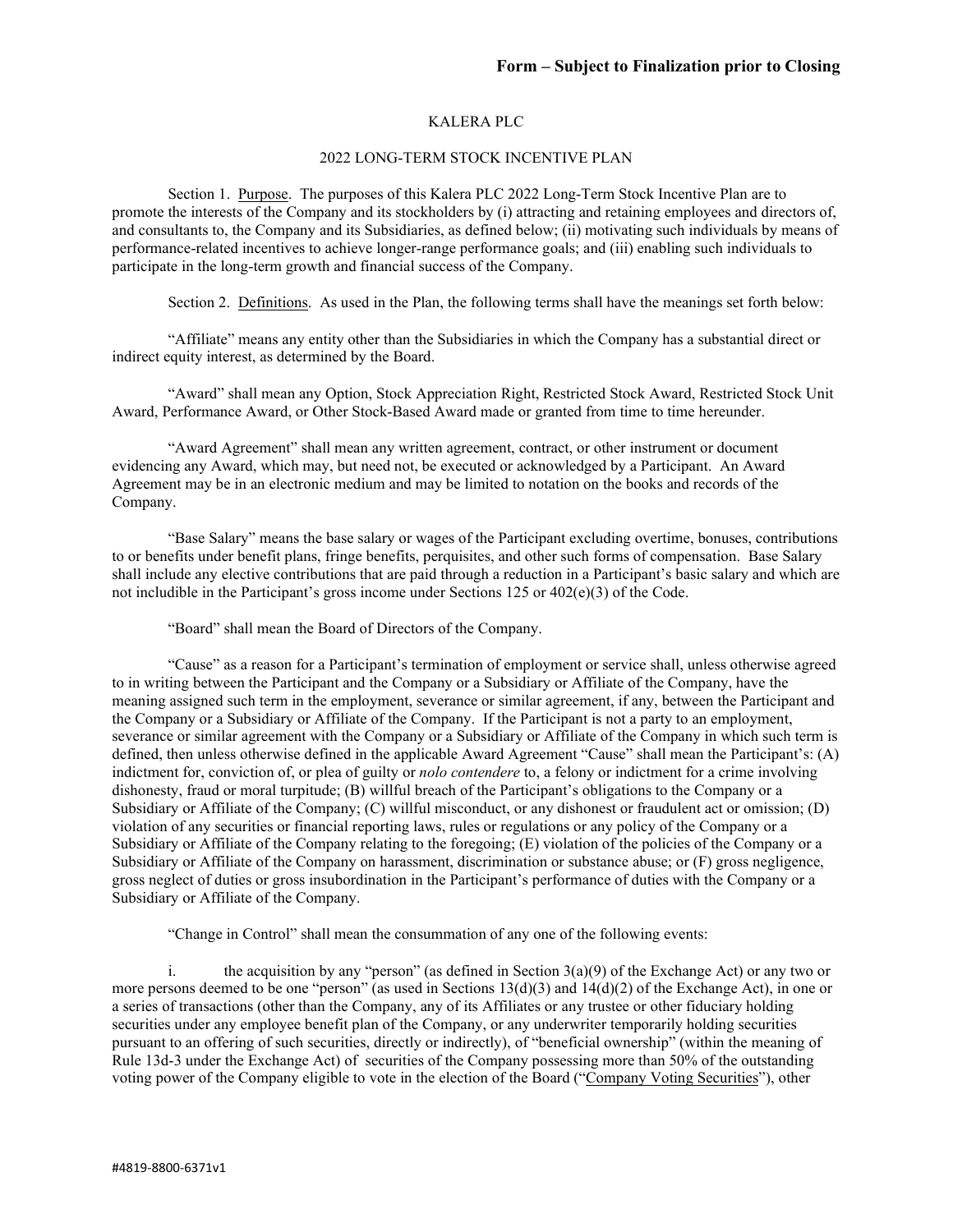than pursuant to a transaction described under subclause (iii) below that does not constitute Change in Control under subclause (iii):

ii. a merger, combination, amalgamation, consolidation, or any other similar form of corporate transaction (a "Reorganization") in which the holders of the Company's common stock immediately prior to such Reorganization do not hold in respect of their holdings of such stock 50% or more of the voting power of the merged, combined, amalgamated, consolidated, or other resulting entity;

iii. a sale or other disposition, in one or a series of related transactions, of all or substantially all of the assets of the Company and its Subsidiaries (on a consolidated basis) to any "person" as defined in Section 3(a)(9) of the Exchange Act) or to any two (2) or more persons deemed to be one "person" (as used in Sections 13(d)(3) and  $14(d)(2)$  of the Exchange Act), other than  $(A)$  to an Affiliate of the Company or  $(B)$  in connection with a spinoff involving an Affiliate of the Company or the then-current shareholders; or

iv. during any period of two consecutive years commencing on or after the Effective Date, Incumbent Directors cease for any reason to constitute at least a majority of the board. "Incumbent Directors" shall mean: (1) the directors who were serving at the beginning of such two-year period, or (2) any directors whose election or nomination was approved by at least a majority of the directors referred to in clause (1) or by at least a majority of the director approved under this clause (2).

Notwithstanding the foregoing, to the extent necessary to comply with Section 409A of the Code with respect to the payment of "nonqualified deferred compensation," "Change in Control" shall be limited to a "change in control event" as defined under Section 409A of the code. For the avoidance of doubt, the consummation of the transactions contemplated by the Business Combination Agreement dated as January 31, 2022 shall not constitute a Change in Control under the Plan.

"Code" shall mean the Internal Revenue Code of 1986, as amended from time to time.

"Committee" shall mean the Compensation Committee of the Board (or its successor(s)), or any other committee of the Board designated by the Board to administer the Plan and composed of not less than two directors, each of whom is required to be a "Non-Employee Director" (within the meaning of Rule 16b-3) if and to the extent Rule 16b-3 is applicable to the Company and the Plan and an "outside director" (within the meaning of Section 162(m) of the Code) if and to the extent the Board determines it is necessary or appropriate to satisfy the conditions of any available exemption from the deduction limit under Section 162(m) of the Code. If at any time such a committee has not been so designated or is not so composed, the Board shall constitute the Committee.

"Company" shall mean Kalera PLC together with any successor thereto.

"Continuous Service" shall mean the absence of any interruption or termination of service as an employee, director or consultant. Continuous Service shall not be considered interrupted in the case of (i) sick leave; (ii) military leave; (iii) any other leave of absence approved by the Committee, in each case, provided that such leave is for a period of not more than 90 days, unless reemployment upon the expiration of such leave is guaranteed by contract or applicable law, or unless provided otherwise pursuant to Company policy, as adopted from time to time; or (iv) in the case of transfer between locations of the Company or between the Company, its Subsidiaries or Affiliates or their respective successors. Changes in status between service as an employee, a director and a consultant will not constitute an interruption of Continuous Service; provided*,* however*,* that, unless otherwise determined by the Committee, consultants providing services to the Company or a Subsidiary or Affiliate of the Company for less than 32 hours per month shall incur an interruption of Continuous Service.

"Disqualifying Disposition" means any disposition (including any sale) of Shares acquired upon the exercise of an Incentive Stock Option made within the period that ends either (1) two years after the date on which the Participant was granted the Incentive Stock Option or (2) one year after the date upon which the Participant acquired the Share.

"Exchange Act" shall mean the Securities Exchange Act of 1934, as amended.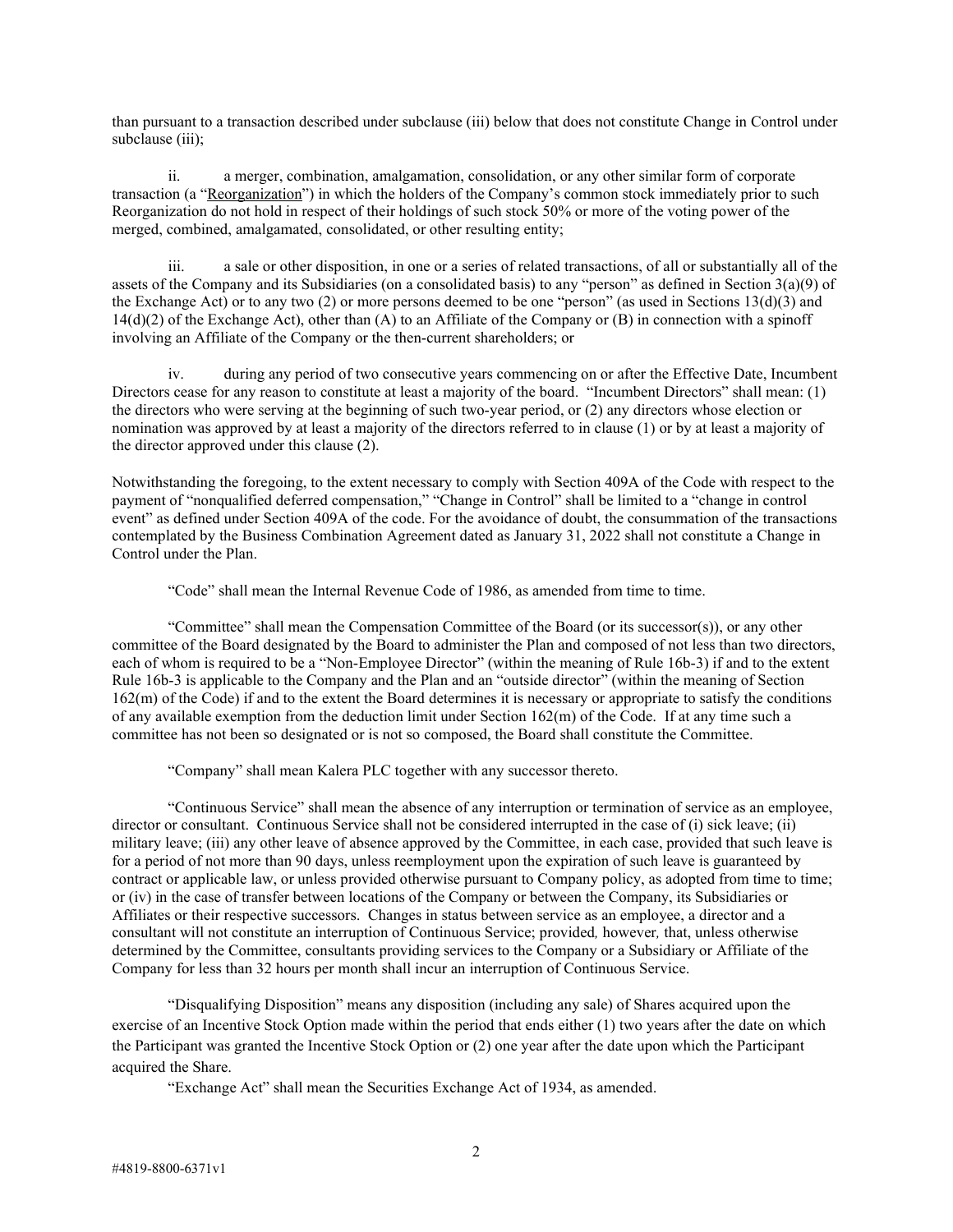"Fair Market Value" shall mean, unless otherwise defined in the applicable Award Agreement (i) with respect to any property other than Shares, the fair market value of such property determined by such methods or procedures as shall be established from time to time by the Committee and (ii) with respect to the Shares, as of any date, (1) the closing sale price (excluding any "after hours" trading) of the Shares as reported on the applicable nationally recognized exchange for such date (or if not then trading on the applicable nationally recognized exchange, the closing sale price of the Shares on the stock exchange or over-the-counter market on which the Shares are principally trading on such date), or,  $(x)$  if there were no sales on such date or  $(y)$  for the purpose of establishing Fair Market Value in connection with the vesting of an Award or the release of Shares, on the closest preceding date on which there were sales of Shares or (2) in the event there shall be no public market for the Shares on such date, the fair market value of the Shares as determined in good faith by the Committee.

"GAAP" shall mean United States Generally Accepted Accounting Principles.

"Good Reason" as a reason for a Participant's termination of employment or service shall have the meaning assigned such term in the employment, severance or similar agreement, if any, between the Participant and the Company or a Subsidiary or Affiliate of the Company.

"Incentive Stock Option" shall mean a right to purchase Shares from the Company that is granted under Section 6 of the Plan and that is intended to meet the requirements of Section 422 of the Code or any successor provision thereto. Incentive Stock Options may be granted only to Participants who meet the definition of "employees" under Section 3401(c) of the Code.

"Non-Qualified Stock Option" shall mean a right to purchase Shares from the Company that is granted under Section 6 of the Plan and that is not intended to be an Incentive Stock Option.

"Option" shall mean an Incentive Stock Option or a Non-Qualified Stock Option.

"Other Stock-Based Award" shall mean any right granted under Section 10 of the Plan.

"Participant" shall mean any (i) employee of, or consultant to, the Company or its Subsidiaries, or nonemployee director who is a member of the Board or the board of directors of a Subsidiary of the Company, eligible for an Award under Section 5 and selected by the Committee to receive an Award under the Plan or (ii) any employee of, or consultant to, an Affiliate, eligible for a cash-settled Performance Award or cash-settled Restricted Stock Unit under Section 5 and selected by the Committee to receive a cash-settled Performance Award or a cashsettled Restricted Stock Unit under the Plan.

"Performance Award" shall mean any right granted under Section 9 of the Plan.

"Performance Criteria" shall mean the measurable criterion or criteria that the Committee selects for purposes of establishing the Performance Goal(s) for a Performance Period with respect to any performance-based award under the Plan. The Performance Criteria used to establish the Performance Goal(s) may be based on the attainment of specific levels of performance of the Company (or a Subsidiary, Affiliate, division or operational unit of the Company) in respect of any of the following metrics, in addition to any other factors or metrics determined by the Committee, whether determined on a GAAP or non-GAAP basis: revenue, operating income, contribution, day sales outstanding, return on net assets, return on stockholders' equity, return on assets, return on capital, stockholder returns (on an absolute or relative basis), profit margin, operating margin, contribution margin, earnings per Share, net earnings, operating earnings, free cash flow, cash flow from operations, earnings before interest, taxes, depreciation and amortization (EBITDA), including adjusted EBITDA, number of customers, operating expenses, capital expenses, customer acquisition costs, Share price, sales, bookings, or market share.

"Performance Goals" shall mean, for a Performance Period, one or more goals established by the Committee for the Performance Period based upon the Performance Criteria. The Committee is authorized, in its sole discretion, to adjust or modify the calculation of a Performance Goal for such Performance Period in order to prevent the dilution or enlargement of the rights of Participants, including, without limitation (a) in the event of, or in anticipation of, any unusual or extraordinary corporate item, transaction, event or development affecting the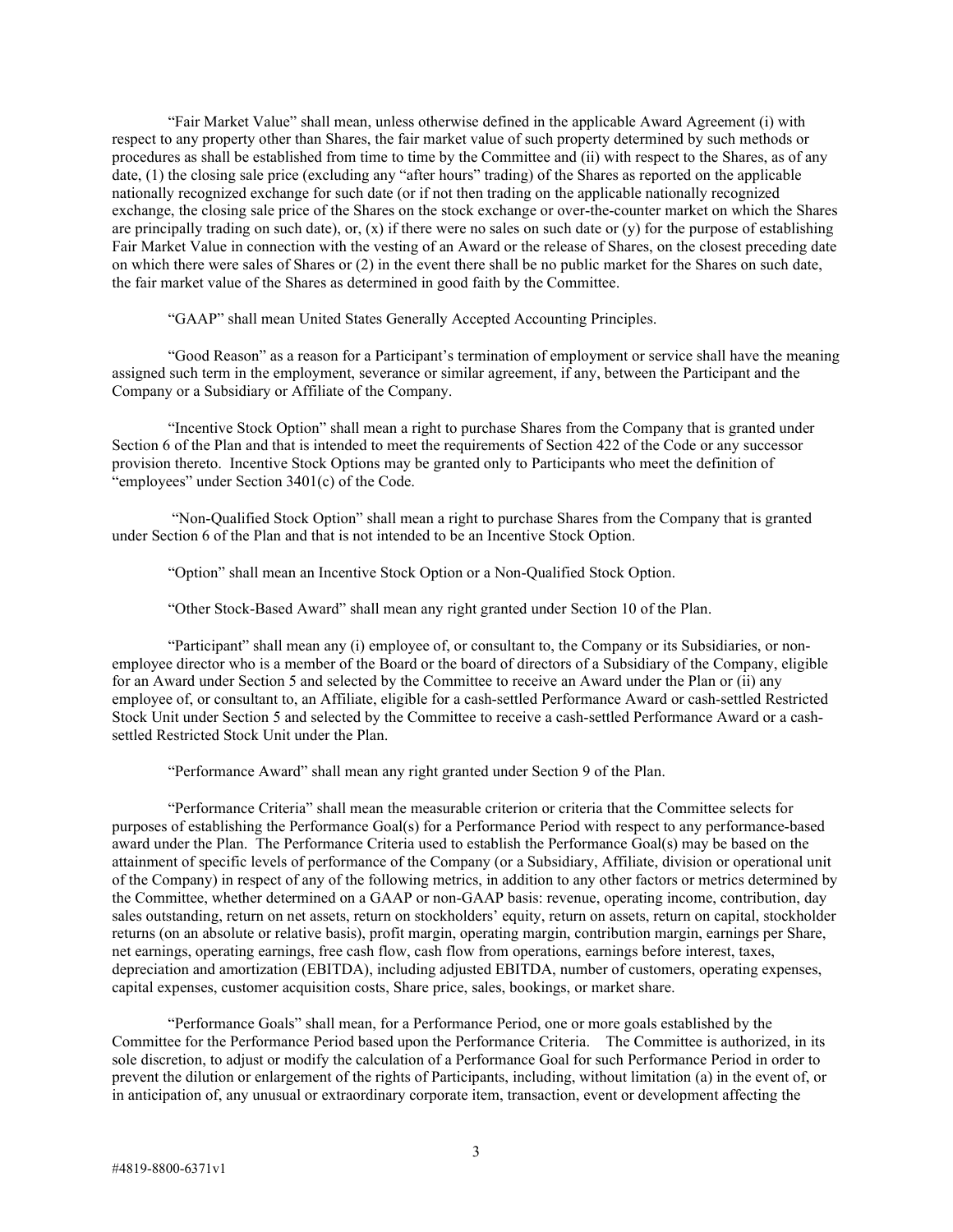Company; or (b) in recognition of, or in anticipation of, any other unusual or nonrecurring events affecting the Company, or the financial statements of the Company, or in response to, or in anticipation of, changes in applicable laws, regulations, accounting principles, or business conditions.

"Performance Period" shall mean the one or more periods of time, as the Committee may select, over which the attainment of one or more Performance Goals will be measured for the purpose of determining a Participant's right to and the payment of a performance-based award.

"Person" has the meaning given in Section  $3(a)(9)$  of the Exchange Act, as modified and used in Sections 13(d) and 14(d) thereof, except that such term shall not include (i) the Company and its Subsidiaries, (ii) a trustee or other fiduciary holding securities under an employee benefit plan of the Company or any of its affiliates, (iii) an underwriter temporarily holding securities pursuant to an offering of such securities, or (iv) a corporation owned, directly or indirectly, by the shareowners of the Company in substantially the same proportions as their ownership of stock of the Company.

"Plan" shall mean this Kalera PLC 2022 Long-Term Stock Incentive Plan.

"Restricted Stock" shall mean any Share granted under Section 8 of the Plan.

"Restricted Stock Unit" shall mean any unit granted under Section 8 of the Plan.

"Rule 16b-3" shall mean Rule 16b-3 as promulgated and interpreted by the SEC under the Exchange Act, or any successor rule or regulation thereto as in effect from time to time.

"SEC" shall mean the Securities and Exchange Commission or any successor thereto and shall include the staff thereof.

"Shares" shall mean the common stock of the Company, \$0.0001 par value, or such other securities of the Company (i) into which such common stock shall be changed by reason of a recapitalization, merger, consolidation, split-up, combination, exchange of shares or other similar transaction or (ii) as may be determined by the Committee pursuant to Section 4(b) of the Plan.

"Stock Appreciation Right" shall mean any right granted under Section 7 of the Plan.

"Subsidiary" of any Person means another Person (other than a natural Person), an aggregate amount of the voting securities, other voting ownership or voting partnership interests, of which is sufficient to elect at least a majority of the Board or other governing body (or, if there are no such voting interests, 50% or more of the equity interests of which is owned directly or indirectly by such first Person).

"Substitute Awards" shall mean any Awards granted under Section 4(a)(iii) of the Plan.

Section 3. Administration. (a) The Plan shall be administered by the Committee. Subject to the terms of the Plan and applicable law, and in addition to other express powers and authorizations conferred on the Committee by the Plan, the Committee shall have full power and authority to: (i) designate Participants; (ii) determine the type or types of Awards to be granted to a Participant; (iii) determine the number of Shares to be covered by, or with respect to which payments, rights, or other matters are to be calculated in connection with, Awards; (iv) determine the terms and conditions of any Award; (v) determine whether, to what extent, and under what circumstances Awards may be settled or exercised in cash, Shares, other securities, other Awards or other property, or cancelled, forfeited, or suspended and the method or methods by which Awards may be settled, exercised, cancelled, forfeited, or suspended; (vi) determine whether, to what extent, and under what circumstances cash, Shares, other securities, other Awards, other property, and other amounts payable with respect to an Award shall be deferred either automatically or at the election of the holder thereof or of the Committee (in each case consistent with Section 409A of the Code); (vii) interpret, administer or reconcile any inconsistency, correct any defect, resolve ambiguities and/or supply any omission in the Plan, any Award Agreement, and any other instrument or agreement relating to, or Award made under, the Plan; (viii) establish, amend, suspend, or waive such rules and regulations and appoint such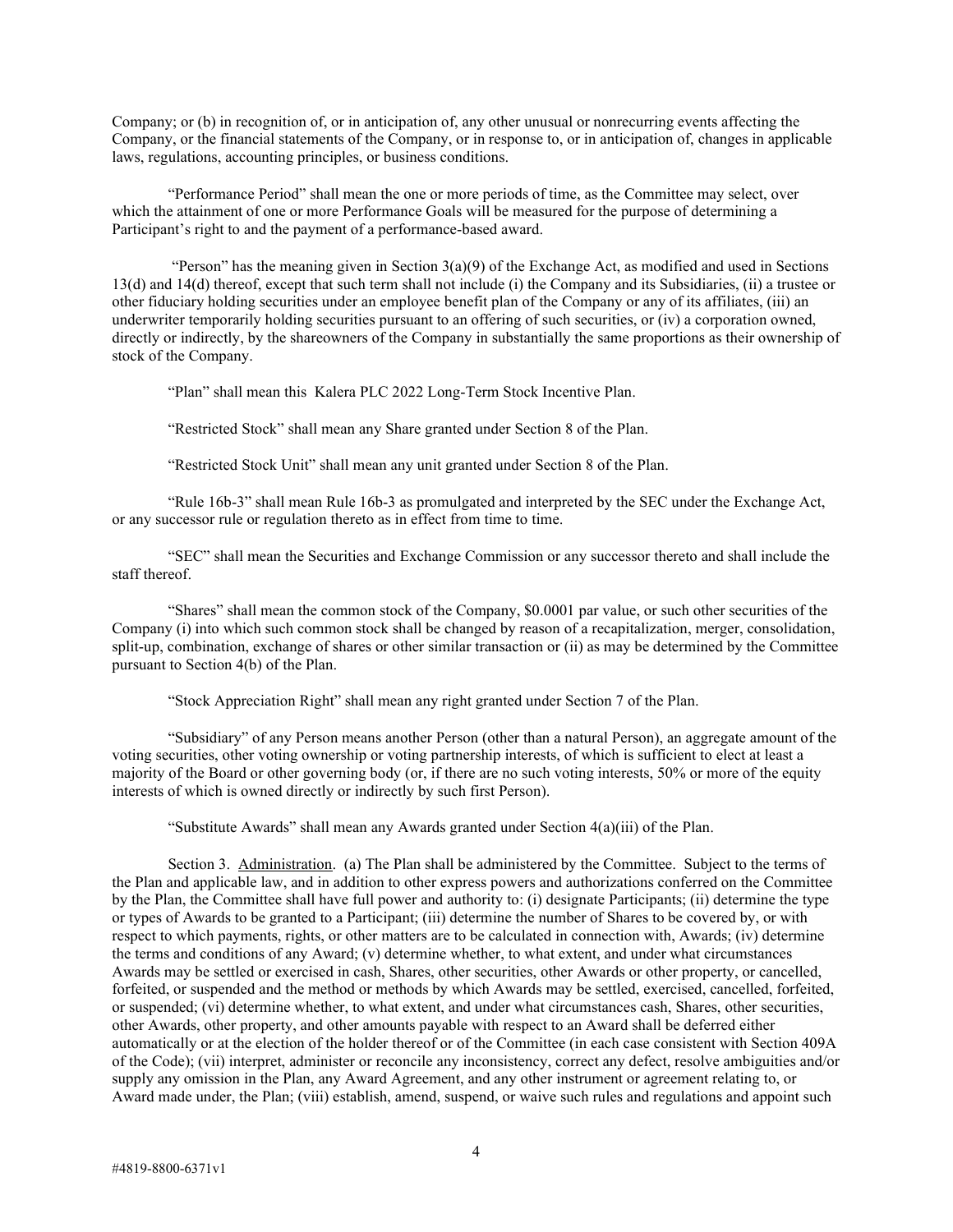agents as it shall deem appropriate for the proper administration of the Plan; (ix) establish and administer Performance Goals and certify or determine whether, and to what extent, they have been attained; (x) adopt and approve any supplements to or amendments, restatements or alternative versions of the Plan (including, without limitation, sub-plans) in accordance with Section 11 and Section 13(n) of the Plan; and (xi) make any other determination and take any other action that the Committee deems necessary or desirable for the administration of the Plan.

(a) Unless otherwise expressly provided in the Plan, all designations, determinations, interpretations, and other decisions under or with respect to the Plan or any Award shall be within the sole discretion of the Committee, may be made at any time and shall be final, conclusive, and binding upon all Persons, including the Company, any Subsidiary or Affiliate of the Company, any Participant, any holder or beneficiary of any Award, and any stockholder.

(b) The mere fact that a Committee member shall fail to qualify as a "Non-Employee Director", if applicable, or, if applicable, an "outside director" within the meaning of Rule 16b-3 shall not invalidate any Award made by the Committee which Award is otherwise validly made under the Plan.

(c) No member of the Committee shall be liable to any Person for any action or determination made in good faith with respect to the Plan or any Award hereunder.

(d) The Committee may delegate to one or more officers of the Company (or, in the case of awards of Shares, the Board may delegate to a committee made up of one or more directors) the authority to grant Awards to Participants who are not executive officers or directors of the Company subject to Section 16 of the Exchange Act.

### Section 4. Shares Available for Awards.

### (a) *Shares Available*.

(i) Subject to adjustment as provided in Section 4(b), the aggregate number of Shares with respect to which Awards may be granted from time to time under the Plan shall in the aggregate not exceed the sum of (i)  $\lceil$  $\vert$ <sup>1</sup>, plus (ii) the number of Shares that become available for issuance under Section 4(a)(ii) of this Plan; provided, that, subject to adjustment as provided for in Section 4(b), the aggregate number of Shares with respect to which Incentive Stock Options may be granted under the Plan shall be [  $\Box$ <sup>2</sup>. Unless the Committee acts, prior to the first day of a given fiscal year, to provide otherwise, the total number of Shares reserved and available for delivery in connection with Awards under the Plan will be increased on the first day of the first nine (9) fiscal years following the Company's fiscal year in which the Effective Date occurs, in an amount equal to the lesser of (x) 2% of the outstanding Shares on the last day of the immediately preceding fiscal year and (y) such fewer number of Shares as is determined by the Committee. Subject to adjustment as provided in Section 4(b), and notwithstanding the foregoing limitation, or any plan or program of the Company or any Subsidiary to the contrary, the maximum amount of compensation that may be paid to any single non-employee member of the Board in respect of any single fiscal year (including Awards under the Plan, determined based on the Fair Market Value of such Award as of the grant date, as well as any retainer fees, but excluding any amounts paid in respect of a director's first year of service with the Company, and excluding any special committee fees) shall not exceed \$750,000 (the "Non-Employee Director Compensation Limit").

(ii) If any Shares subject to an Award are forfeited, cancelled, or exchanged or if an Award terminates or expires without a distribution of Shares to the Participant, the Shares with respect to such Award shall, to the extent of any such forfeiture, cancellation, exchange, termination or expiration, again be available for Awards under the Plan. For the avoidance of doubt, if two Awards are granted together in tandem, the Shares underlying

<span id="page-4-0"></span> $1$  To equal 7.5% of the outstanding shares of Kalera PLC immediately following the closing of the Business Combination.

<span id="page-4-1"></span> $2$  To equal 7.5% of the outstanding shares of Kalera PLC immediately following the closing of the Business Combination.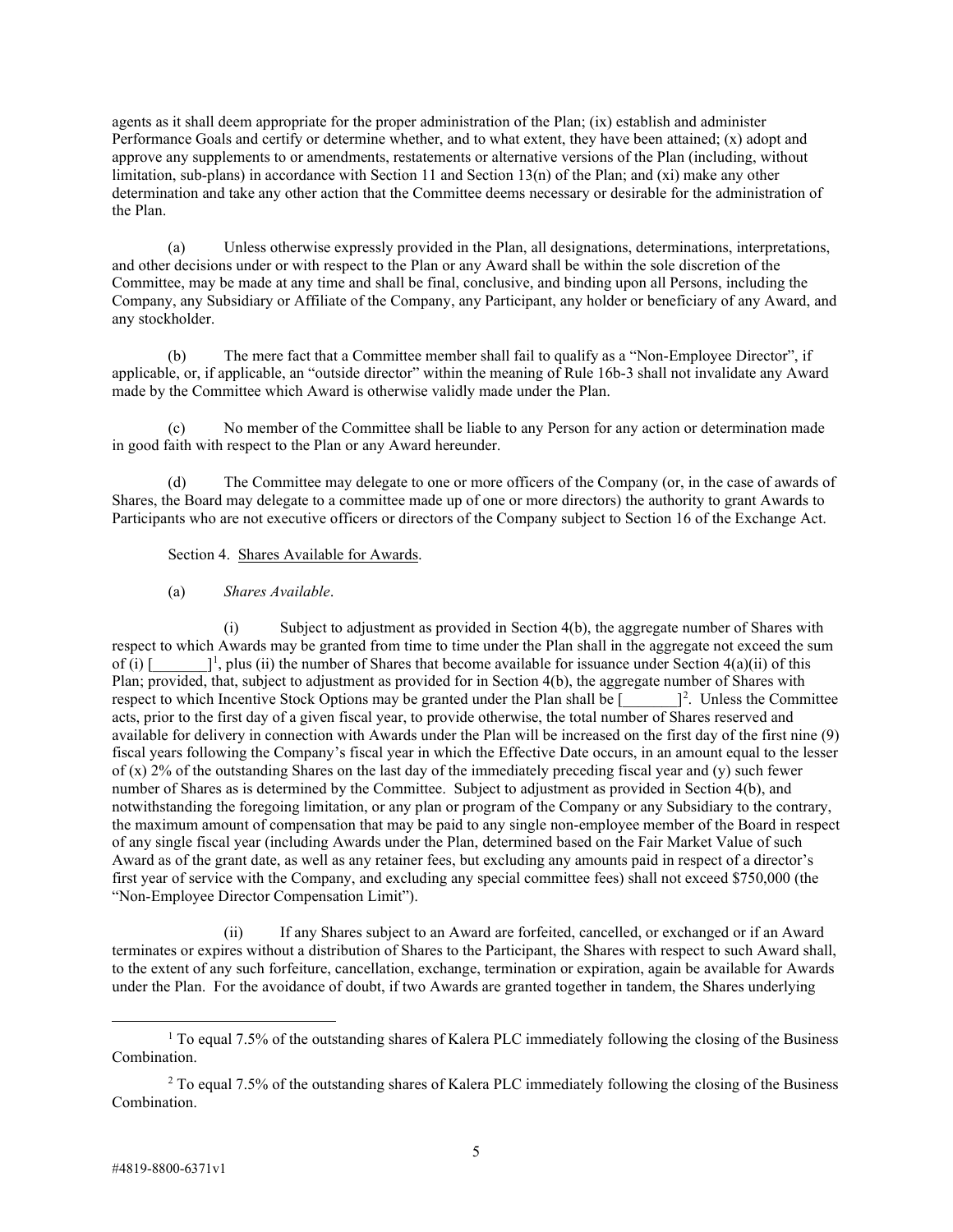any portion of the tandem Award which is not exercised or not otherwise settled in Shares will again be available for Awards under the Plan. Upon payment in cash of the benefit provided by any Award granted under this Plan, any Shares that were covered by that Award will again be available for Awards under the Plan. If, under this Plan, a Participant has elected to give up the right to receive cash compensation in exchange for Shares based on fair market value, such Shares will not count against the aggregate limit described in Section 4(a)(i). Notwithstanding the foregoing, any Shares which (1) are tendered to or withheld by the Company to satisfy payment or applicable tax withholding requirements in connection with the vesting or delivery of an Award, (2) are withheld by the Company upon exercise of an Option pursuant to a "net exercise" arrangement, or (3) underlie a Stock Appreciation Right that is settled in Shares, shall not again be available for Awards under the Plan. In addition, Shares that are purchased by the Company in the open market pursuant to any repurchase plan or program, whether using Option proceeds or otherwise, shall not be made available for grants of Awards under the Plan, nor shall such number of purchased shares be added to the limit described in Section 4(a)(i).

(iii) Awards may, in the discretion of the Committee, be made under the Plan in assumption of, or in substitution for, outstanding awards previously granted by a company acquired by the Company or with which the Company combines ("Substitute Awards"). The number of Shares underlying any Substitute Awards shall not be counted against the aggregate number of Shares available for Awards under the Plan.

(iv) In the event that an entity acquired by the Company or with which it combines has shares available under a pre-existing plan ("Target Company Plan") previously approved by stockholders and not adopted in contemplation of such acquisition, merger or other combination, the shares available for grant pursuant to the terms of such plan (as adjusted, to the extent appropriate, to reflect such acquisition or merger) ("Assumed Available Shares") may be used for Awards under this Plan made after such acquisition or merger; provided, however, that Awards using such Assumed Available Shares may not be made after the deadline for new awards or grants under the terms of the Target Company Plan, and may only be made to individuals who were not employees or directors of the Company or any subsidiary prior to such acquisition, merger or other combination. The Awards so granted may reflect the original terms of the awards being assumed or substituted or converted for and need not comply with other specific terms of this Plan if such Awards comply with the terms of the Target Company Plan, and may account for Shares substituted for the securities covered by the original awards and the number of shares subject to the original awards, as well as any exercise or purchase prices applicable to the original awards, adjusted to account for differences in stock prices in connection with the transaction.

(b) *Adjustments*. Notwithstanding any provisions of the Plan to the contrary, in the event that the Committee determines that any dividend or other distribution (whether in the form of cash, Shares, other securities, or other property), recapitalization, stock split, reverse stock split, reorganization, merger, consolidation, split-up, spin-off, combination, repurchase, or exchange of Shares or other securities of the Company, issuance of warrants or other rights to purchase Shares or other securities of the Company, or other corporate transaction or event affects the Shares such that an adjustment is appropriate in order to prevent dilution or enlargement of the benefits or potential benefits intended to be made available under the Plan, then the Committee shall equitably adjust any or all of (i) the number of Shares or other securities of the Company (or number and kind of other securities or property) with respect to which Awards may be granted, including any appropriate adjustments to the individual limitations applicable to Awards set forth in Section 4(a)(i); provided*,* however, that any adjustment to such individual limitations will be made only if and to the extent that such adjustment would not cause any Option intended to qualify as an Incentive Stock Option to fail to so qualify, (ii) the number of Shares or other securities of the Company (or number and kind of other securities or property) subject to outstanding Awards, and (iii) the grant or exercise price with respect to any Award or, if deemed appropriate, make provision for a cash payment to the holder of an outstanding Award in consideration for the cancellation of such Award, which, in the case of Options and Stock Appreciation Rights shall equal the excess, if any, of the Fair Market Value of the Share subject to each such Option or Stock Appreciation Right over the per Share exercise price or grant price of such Option or Stock Appreciation Right.

(c) *Sources of Shares Deliverable Under Awards*. Any Shares delivered pursuant to an Award may consist, in whole or in part, of authorized and unissued Shares or of treasury Shares.

Section 5. Eligibility. Any employee of, or consultant to, the Company or any of its Subsidiaries (including any prospective employee), or non-employee director who is a member of the Board or the board of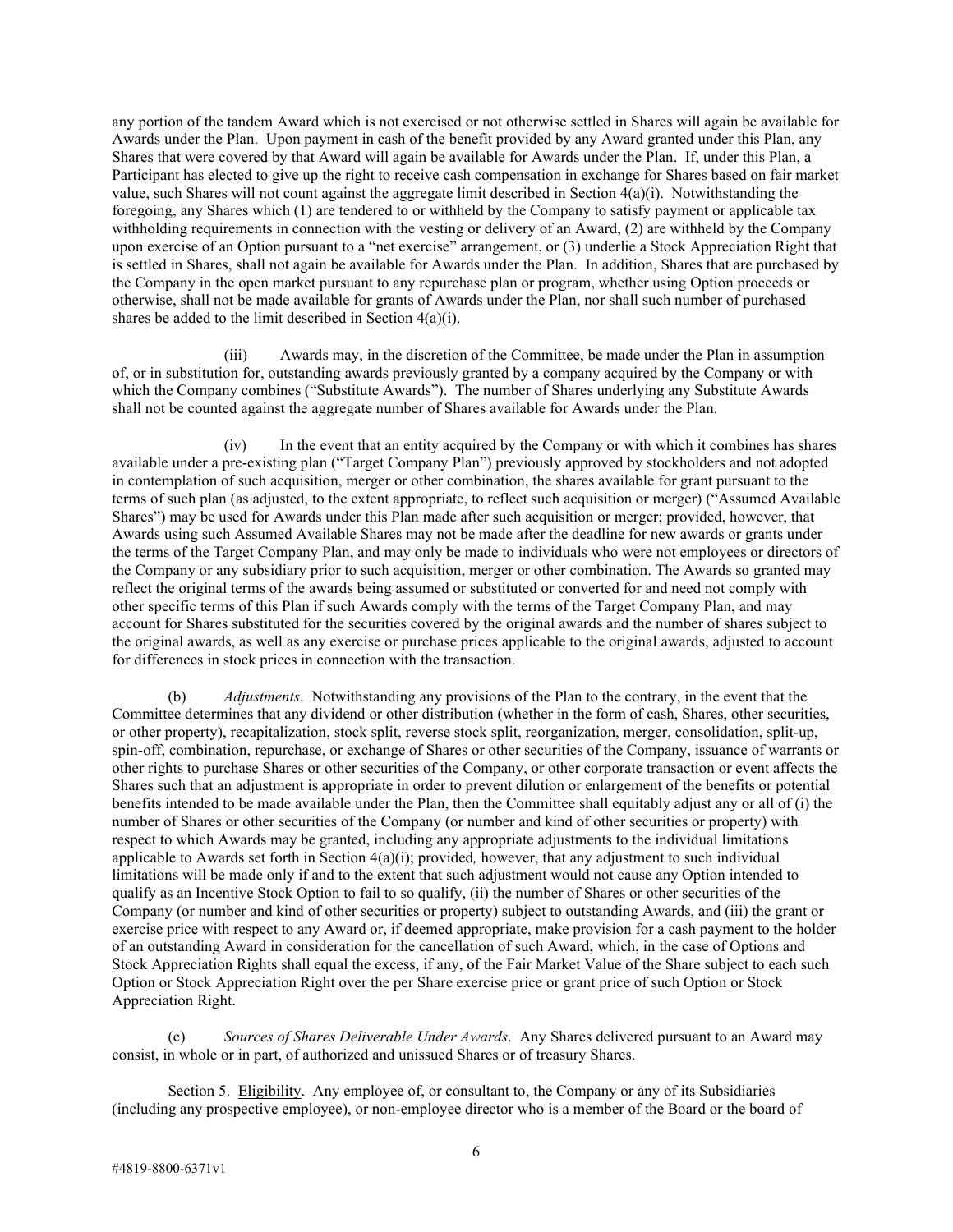directors of a Subsidiary of the Company, shall be eligible to be selected as a Participant and receive any Award as determined by the Committee.

Section 6. Stock Options.

(a) *Grant*. Subject to the terms of the Plan, the Committee shall have sole authority to determine the Participants to whom Options shall be granted, the number of Shares to be covered by each Option, the exercise price thereof and the conditions and limitations applicable to the exercise of the Option. The Committee shall have the authority to grant Incentive Stock Options, or to grant Non-Qualified Stock Options, or to grant both types of Options. In the case of Incentive Stock Options, the terms and conditions of such grants shall be subject to and comply with such rules as may be prescribed by Section 422 of the Code, as from time to time amended, and any regulations implementing such statute. All Options when granted under the Plan are intended to be Non-Qualified Stock Options, unless the applicable Award Agreement expressly states that the Option is intended to be an Incentive Stock Option. If an Option is intended to be an Incentive Stock Option, and if for any reason such Option (or any portion thereof) shall not qualify as an Incentive Stock Option, then, to the extent of such nonqualification, such Option (or portion thereof) shall be regarded as a Non-Qualified Stock Option appropriately granted under the Plan; provided that such Option (or portion thereof) otherwise complies with the Plan's requirements relating to Non-Qualified Stock Options. No Option shall be exercisable more than ten years from the date of grant.

(b) *Exercise Price*. The Committee shall establish the exercise price at the time each Option is granted, which exercise price shall be set forth in the applicable Award Agreement and which exercise price (except with respect to Substitute Awards) shall not be less than the Fair Market Value per Share on the date of grant.

(c) *Exercise*. Each Option shall be exercisable at such times and subject to such terms and conditions as the Committee may, in its sole discretion, specify in the applicable Award Agreement. The applicable Award Agreement shall specify the period or periods of Continuous Service by the Participant that is necessary before the Option or installments thereof will become exercisable. The Committee may impose such conditions with respect to the exercise of Options, including without limitation, any relating to the application of federal or state securities laws, as it may deem necessary or advisable.

(d) *Payment*. (i) No Shares shall be delivered pursuant to any exercise of an Option until payment in full of the aggregate exercise price therefor is received by the Company. Such payment may be made (A) in cash, or its equivalent, or (B) subject to the Company's consent, by exchanging Shares owned by the optionee (which are not the subject of any pledge or other security interest and which have been owned by such optionee for at least six months), or (C) subject to such rules as may be established by the Committee and applicable law, through delivery of irrevocable instructions to a broker to sell the Shares otherwise deliverable upon the exercise of the Option and to deliver promptly to the Company an amount equal to the aggregate exercise price, or (D) subject to any conditions or limitations established by the Committee, the Company's withholding of Shares otherwise issuable upon exercise of an Option pursuant to a "net exercise" arrangement (it being understood that, solely for purposes of determining the number of treasury shares held by the Company, the Shares so withheld will not be treated as issued and acquired by the Company upon such exercise), or  $(E)$  by a combination of the foregoing, or  $(F)$  by such other methods as may be approved by the Committee, provided that the combined value of all cash and cash equivalents and the Fair Market Value of any such Shares so tendered to the Company or withheld as of the date of such tender or withholding is at least equal to such aggregate exercise price.

(i) Wherever in this Plan or any Award Agreement a Participant is permitted to pay the exercise price of an Option or taxes relating to the exercise of an Option by delivering Shares, the Participant may, subject to procedures satisfactory to the Committee, satisfy such delivery requirement by presenting proof of beneficial ownership of such Shares, in which case the Company shall treat the Option as exercised without further payment and shall withhold such number of Shares from the Shares acquired by the exercise of the Option.

# (e) *Special Provisions Applicable to Incentive Stock Options*.

(i) No Incentive Stock Option may be granted to any Participant who, at the time the Option is granted, owns directly, or indirectly within the meaning of Section 424(d) of the Code, Shares possessing more than ten percent (10%) of the total combined voting power of all classes of stock of the Company or any parent or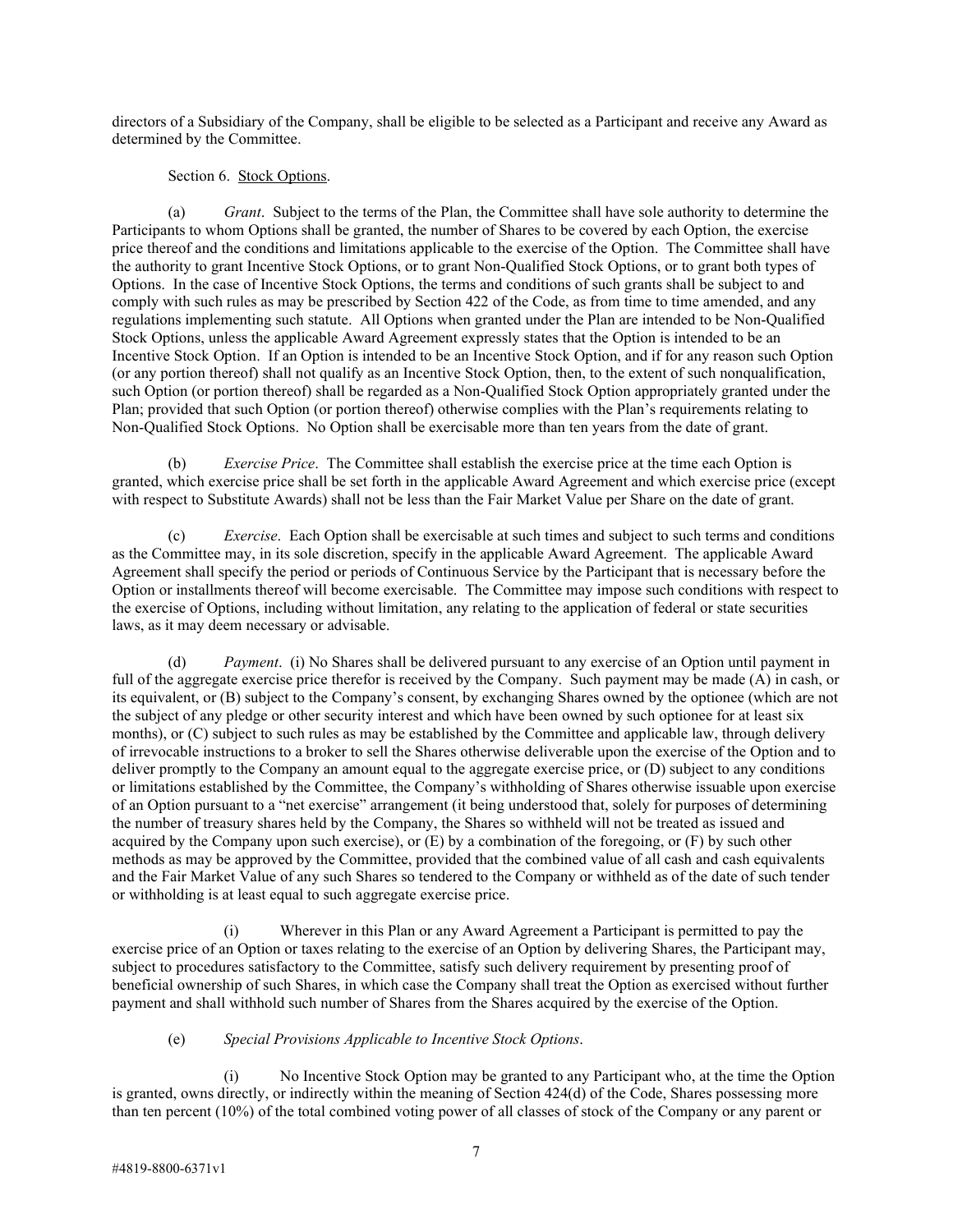subsidiary thereof, unless such Incentive Stock Option (1) has an exercise price at of least 110% of the Fair Market Value on the date of grant of such Option, and (ii) cannot be exercised more than five years after the date it is granted.

(ii) To the extent that the aggregate Fair Market Value (determined as of the date of grant) of Shares for which Incentive Stock Options are exercisable for the first time by any Participant during any calendar year (under all plans of the Company and its Affiliates) exceeds \$100,000, such excess Incentive Stock Options shall be treated as Non-Qualified Stock Options.

(iii) Each Participant who receives an Incentive Stock Option must agree to notify the Company in writing immediately after the Participant makes a Disqualifying Disposition of any Shares acquired pursuant to the exercise of an Incentive Stock Option.

# Section 7. Stock Appreciation Rights.

(a) *Grant*. Subject to the provisions of the Plan, the Committee shall have sole authority to determine the Participants to whom Stock Appreciation Rights shall be granted, the number of Shares to be covered by each Stock Appreciation Right Award, the grant price thereof and the conditions and limitations applicable to the exercise thereof. Stock Appreciation Rights may be granted in tandem with another Award, in addition to another Award, or freestanding and unrelated to another Award. Stock Appreciation Rights granted in tandem with or in addition to an Award may be granted either before, at the same time as the Award or at a later time. No Stock Appreciation Right shall be exercisable more than ten years from the date of grant.

(b) *Exercise and Payment*. A Stock Appreciation Right shall entitle the Participant to receive an amount equal to the excess of the Fair Market Value of a Share on the date of exercise of the Stock Appreciation Right over the grant price thereof (which grant price (except with respect to Substitute Awards) shall not be less than the Fair Market Value on the date of grant). The Committee shall determine in its sole discretion whether a Stock Appreciation Right shall be settled in cash, Shares or a combination of cash and Shares.

(c) *Other Terms and Conditions*. Subject to the terms of the Plan and any applicable Award Agreement, the Committee shall determine, at the grant of a Stock Appreciation Right, the term, methods of exercise, methods and form of settlement, and any other terms and conditions of any Stock Appreciation Right. The Committee may impose such conditions or restrictions on the exercise of any Stock Appreciation Right as it shall deem appropriate.

# Section 8. Restricted Stock and Restricted Stock Units.

(a) *Grant*. Subject to the provisions of the Plan, the Committee shall have sole authority to determine the Participants to whom Shares of Restricted Stock and Restricted Stock Units shall be granted, the number of Shares of Restricted Stock and/or the number of Restricted Stock Units to be granted to each Participant, the duration of the period during which, and the conditions, if any, under which, the Restricted Stock and Restricted Stock Units may be forfeited to the Company, and the other terms and conditions of such Awards.

(b) *Transfer Restrictions*. Shares of Restricted Stock and Restricted Stock Units may not be sold, assigned, transferred, pledged or otherwise encumbered, except, in the case of Restricted Stock, as provided in the Plan or the applicable Award Agreements. Unless otherwise directed by the Committee, (i) certificates issued in respect of Shares of Restricted Stock shall be registered in the name of the Participant and deposited by such Participant, together with a stock power endorsed in blank, with the Company, or (ii) Shares of Restricted Stock shall be held at the Company's transfer agent in book entry form with appropriate restrictions relating to the transfer of such Shares of Restricted Stock. Upon the lapse of the restrictions applicable to such Shares of Restricted Stock, the Company shall, as applicable, either deliver such certificates to the Participant or the Participant's legal representative or the transfer agent shall remove the restrictions relating to the transfer of such Shares.

Payment. Each Restricted Stock Unit shall have a value equal to the Fair Market Value of a Share. Restricted Stock Units shall be paid in cash, Shares, other securities or other property, as determined in the sole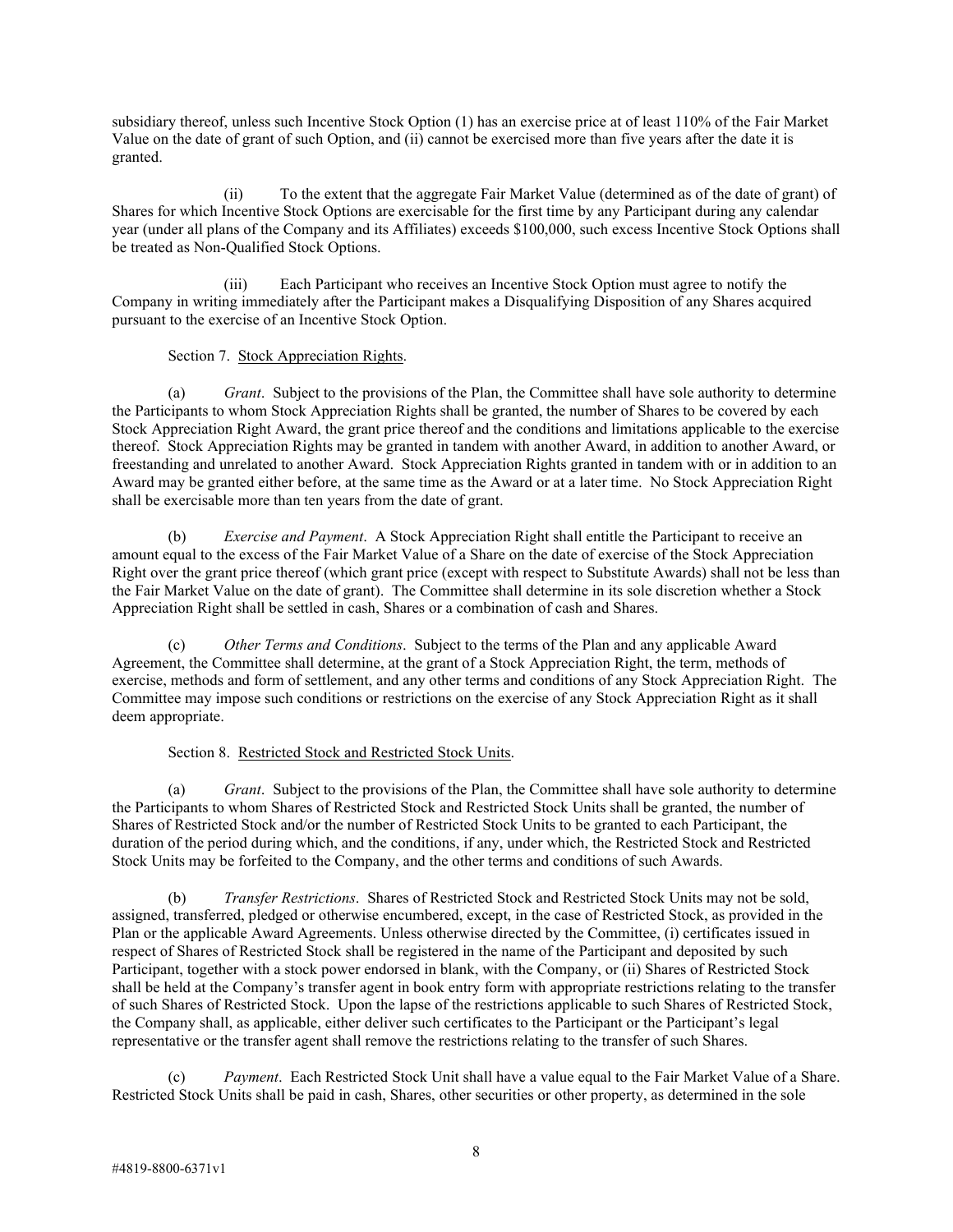discretion of the Committee, upon or after the lapse of the restrictions applicable thereto, or otherwise in accordance with the applicable Award Agreement. No dividends shall be paid on any Shares of Restricted Stock and no dividend equivalents shall be paid on any Restricted Stock Units prior to the vesting of the Restricted Stock or Restricted Stock Units, as applicable.

#### Section 9. Performance Awards.

(a) *Grant*. The Committee shall have sole authority to determine the Participants who shall receive a "Performance Award", which shall consist of a right which is (i) denominated in cash or Shares, (ii) valued, as determined by the Committee, in accordance with the achievement of such Performance Goals during such Performance Periods as the Committee shall establish, and (iii) payable at such time and in such form as the Committee shall determine.

(b) *Terms and Conditions*. Subject to the terms of the Plan and any applicable Award Agreement, the Committee shall determine the Performance Goals to be achieved during any Performance Period, the length of any Performance Period, the amount of any Performance Award and the amount and kind of any payment or transfer to be made pursuant to any Performance Award.

(c) *Payment of Performance Awards*. Performance Awards may be paid in a lump sum or in installments following the close of the Performance Period as set forth in the Award Agreement on the date of grant.

### Section 10. Other Stock-Based Awards.

 The Committee shall have authority to grant to Participants an "Other Stock-Based Award", which shall consist of any right which is (i) not an Award described in Sections 6 through 9 above and (ii) an Award of Shares or an Award denominated or payable in, valued in whole or in part by reference to, or otherwise based on or related to, Shares (including, without limitation, securities convertible into Shares), as deemed by the Committee to be consistent with the purposes of the Plan; provided that any such rights must comply, to the extent deemed desirable by the Committee, with Rule 16b-3 and applicable law. Subject to the terms of the Plan and any applicable Award Agreement, the Committee shall determine the terms and conditions of any such Other Stock-Based Award, including the price, if any, at which securities may be purchased pursuant to any Other Stock-Based Award granted under this Plan.

### Section 11. Amendment and Termination.

(a) *Amendments to the Plan*. The Board may amend, alter, suspend, discontinue, or terminate the Plan or any portion thereof at any time; provided that if an amendment to the Plan (i) would materially increase the benefits accruing to Participants under the Plan, (ii) would materially increase the number of securities which may be issued under the Plan, (iii) would materially modify the requirements for participation in the Plan, (iv) would increase the Non-Employee Director Compensation Limit, or (v) must otherwise be approved by the stockholders of the Company in order to comply with applicable law or the rules of the applicable nationally recognized exchange, or, if the Shares are not traded on the applicable nationally recognized exchange, the principal national securities exchange upon which the Shares are traded or quoted, such amendment will be subject to stockholder approval and will not be effective unless and until such approval has been obtained; and provided*,* further, that any such amendment, alteration, suspension, discontinuance or termination that would impair the rights of any Participant or any holder or beneficiary of any Award previously granted shall not be effective as to such Participant without the written consent of the affected Participant, holder or beneficiary.

(b) *Amendments to Awards*. The Committee may amend any terms of, or alter, suspend, discontinue, cancel, or terminate, any Award theretofore granted; provided that any such amendment, alteration, suspension, discontinuance, cancellation, or termination that would impair the rights of any Participant or any holder or beneficiary of any Award previously granted shall not be effective as to such Participant without the written consent of the affected Participant, holder or beneficiary.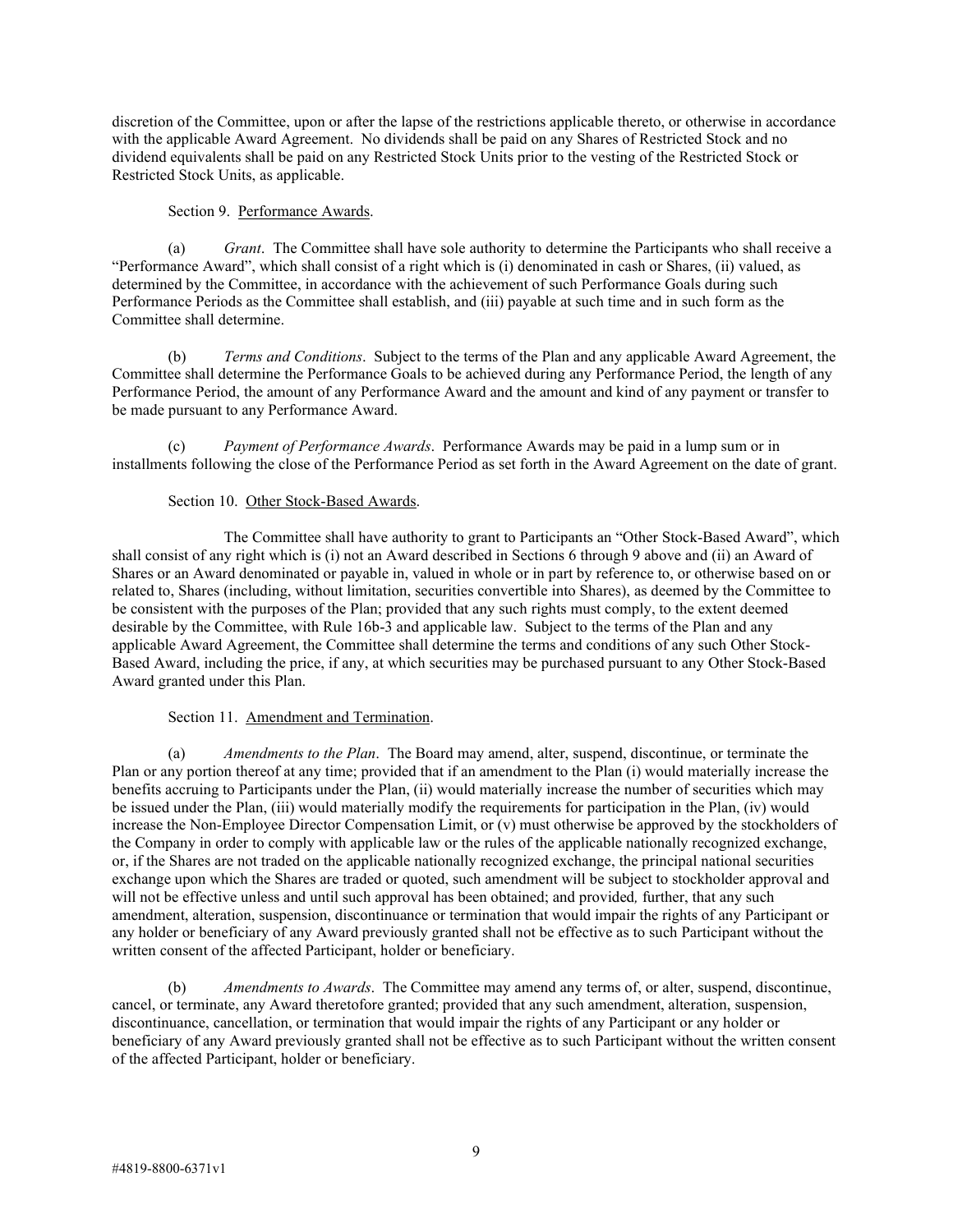(c) *Adjustment of Awards Upon the Occurrence of Certain Unusual or Nonrecurring Events*. The Committee is hereby authorized to make equitable adjustments in the terms and conditions of, and the criteria included in, all outstanding Awards in recognition of unusual or nonrecurring events (including, without limitation, the events described in Section 4(b) hereof) affecting the Company, any Subsidiary of the Company, or the financial statements of the Company or any Subsidiary of the Company, or of changes in applicable laws, regulations, or accounting principles, whenever the Committee determines that such adjustments are appropriate in order to prevent dilution or enlargement of the benefits or potential benefits intended to be made available under the Plan.

(d) *Repricing*. Except in connection with a corporate transaction or event described in Section 4(b) hereof, the terms of outstanding Awards may not be amended to reduce the exercise price of Options or the grant price of Stock Appreciation Rights, or cancel Options or Stock Appreciation Rights in exchange for cash, other Awards or Options or Stock Appreciation Rights with an exercise price or grant price, as applicable, that is less than the exercise price of the original Options or grant price of the original Stock Appreciation Rights, as applicable, without stockholder approval. This Section 11(d) is intended to prohibit the repricing of "underwater" Options and Stock Appreciation Rights and will not be construed to prohibit the adjustments provided for in Section 4(b) of this Plan.

Section 12. Change in Control. In the event of a Change in Control, and except as otherwise provided by the Committee in an Award Agreement, a Participant's Awards will be treated as follows:

(a) If an Award is continued, assumed, replaced, converted or has new rights substituted therefor by the resulting or continuing entity, as determined by the Committee, and in a manner consistent with the requirements of Section 409A of the Code, then any restrictions to which such Award is subject shall not lapse upon a Change in Control and such Awards, as continued, assumed, replaced, converted or substituted, shall continue to be subject to the terms and conditions as in effect immediately prior to the Change in Control; *provided*, that with respect to any outstanding Award that is subject to Performance Goals, the Committee may provide that such Award will be converted, assumed or replaced by the resulting or continuing entity as if target performance had been achieved as of the date of the Change in Control and such Awards would continue to remain subject to the time-based service requirements, if any. Except as otherwise provided in an Award Agreement, to the extent outstanding Awards granted under this Plan are continued, assumed, replaced, converted or substituted in accordance with this Section 12(a), if a Participant's employment or service is terminated without Cause by the Company or a Subsidiary or Affiliate of the Company or a Participant terminates his or her employment or service with the Company or a Subsidiary or Affiliate of the Company for Good Reason, in either case, during the two year period immediately following a Change in Control, all outstanding Awards held by the Participant that may be exercised shall become fully exercisable and all restrictions with respect to outstanding Awards shall lapse and become vested and nonforfeitable.

(b) If Awards are not continued, assumed, replaced, converted or substituted in accordance with Section 12(a), then a Participant's Awards may be treated in accordance with one or more of the following methods, as determined by the Committee in its sole discretion:

(i) The Committee may accelerate the exercisability of, or lapse of restrictions on, Awards or provide for a period of time for exercise prior to the occurrence of the Change in Control (with such exercise being contingent on the occurrence of the Change in Control, and, provided that, if the Change in Control does not take place within a specified period after giving such notice to exercise for any reason whatsoever, the notice and exercise pursuant thereto shall be null and void);

(ii) Any one or more outstanding Awards may be cancelled and the Committee may cause to be paid to the holders thereof, in cash, shares of common stock, other securities or other property, or any combination thereof, the value of such Awards, if any, as determined by the Committee (which, if applicable, may be based upon the price per Share received or to be received by other stockholders of the Company in such event), including without limitation, in the case of an outstanding Option or Stock Appreciation Right, a cash payment in an amount equal to the excess, if any, of the fair market value (as determined by the Committee) of the Shares subject to such Option or Stock Appreciation Right over the aggregate exercise price of such Option or Stock Appreciation Right, respectively (it being understood that, in such event, any Option or Stock Appreciation Right having a per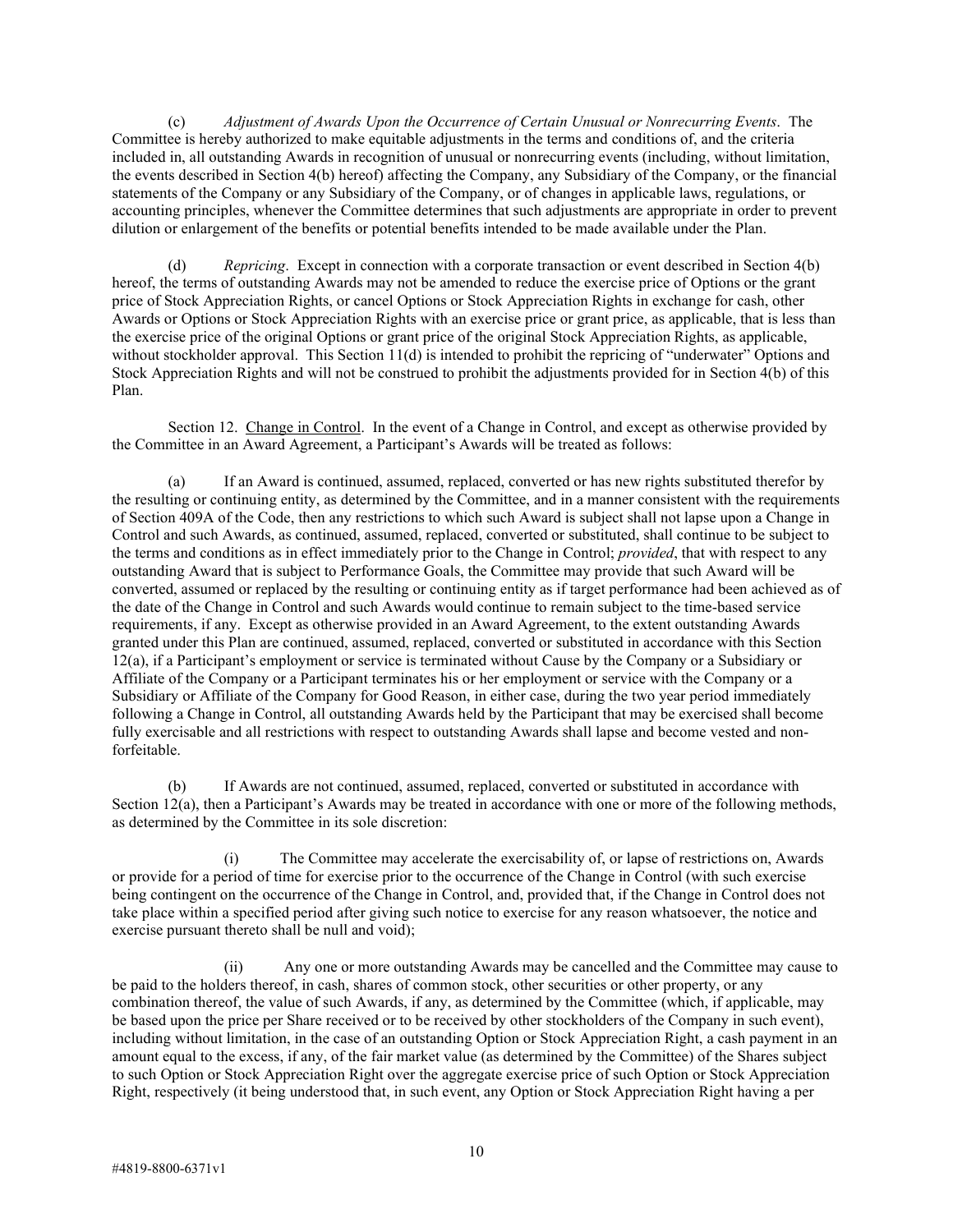share exercise price equal to, or in excess of, the fair market value of a Share subject thereto may be canceled and terminated without any payment or consideration therefor); and/or

(iii) The Committee may, in its sole discretion, make any other determination as to the treatment of Awards in connection with such Change in Control as the Committee may determine.

(c) Notwithstanding anything in this Plan or any Award Agreement to the contrary, to the extent any provision of this Plan or an Award Agreement would cause a payment of deferred compensation that is subject to Section 409A of the Code to be made upon the occurrence of (i) a Change in Control, then such payment shall not be made unless such Change in Control also constitutes a "change in ownership", "change in effective control" or "change in ownership of a substantial portion of the Company's assets" within the meaning of Section 409A of the Code or (ii) a termination of employment or service, then such payment shall not be made unless such termination of employment or service also constitutes a "separation from service" within the meaning of Section 409A of the Code. Any payment that would have been made except for the application of the preceding sentence shall be made in accordance with the payment schedule that would have applied in the absence of a Change in Control or termination of employment or service but disregarding any future service or performance requirements. Notwithstanding anything to the contrary herein, for purposes of Incentive Stock Options, any assumed or substituted Option shall comply with the requirements of Treasury Regulation Section 1.424-1 (and any amendment thereto).

Section 13. General Provisions.

#### (a) *Nontransferability*.

(i) Each Award, and each right under any Award, shall be exercisable only by the Participant during the Participant's lifetime, or, if permissible under applicable law, by the Participant's legal guardian or representative.

(ii) No Award may be sold, assigned, alienated, pledged, attached or otherwise transferred or encumbered by a Participant otherwise than by will or by the laws of descent and distribution, and any such purported sale, assignment, alienation, pledge, attachment, transfer or encumbrance shall be void and unenforceable against the Company or any Subsidiary or Affiliate of the Company; provided that the designation of a beneficiary shall not constitute a sale, assignment, alienation, pledge, attachment, transfer or encumbrance.

(iii) Notwithstanding the foregoing, the Committee may, in the applicable Award Agreement evidencing an Option granted under the Plan or at any time thereafter in an amendment to an Award Agreement, provide that Options which are not intended to qualify as Incentive Options may be transferred by the Participant to whom such Option was granted (the "Grantee") without consideration, after such time as all vesting conditions with respect to such Option have been satisfied, and subject to such rules as the Committee may adopt to preserve the purposes of the Plan, to: (1) the Grantee's spouse, children or grandchildren (including adopted and stepchildren and grandchildren) (collectively, the "Immediate Family"); (2) a trust solely for the benefit of the Grantee and his or her Immediate Family; or (3) a partnership, corporation or limited liability company whose only partners, members or stockholders are the Grantee and his or her Immediate Family; (each transferee described in clauses (1), (2) and (3) above is hereinafter referred to as a "Permitted Transferee"); provided that the Grantee gives the Committee advance written notice describing the terms and conditions of the proposed transfer and the Committee notifies the Grantee in writing that such a transfer would comply with the requirements of the Plan and any applicable Award Agreement evidencing the Option.

The terms of any Option transferred in accordance with the immediately preceding sentence shall apply to the Permitted Transferee and any reference in the Plan or in an Award Agreement to an optionee, Grantee or Participant shall be deemed to refer to the Permitted Transferee, except that (a) Permitted Transferees shall not be entitled to transfer any Options, other than by will or the laws of descent and distribution; (b) Permitted Transferees shall not be entitled to exercise any transferred Options unless there shall be in effect a registration statement on an appropriate form covering the Shares to be acquired pursuant to the exercise of such Option if the Committee determines that such a registration statement is necessary or appropriate, (c) the Committee or the Company shall not be required to provide any notice to a Permitted Transferee, whether or not such notice is or would otherwise have been required to be given to the Grantee under the Plan or otherwise and (d) the consequences of termination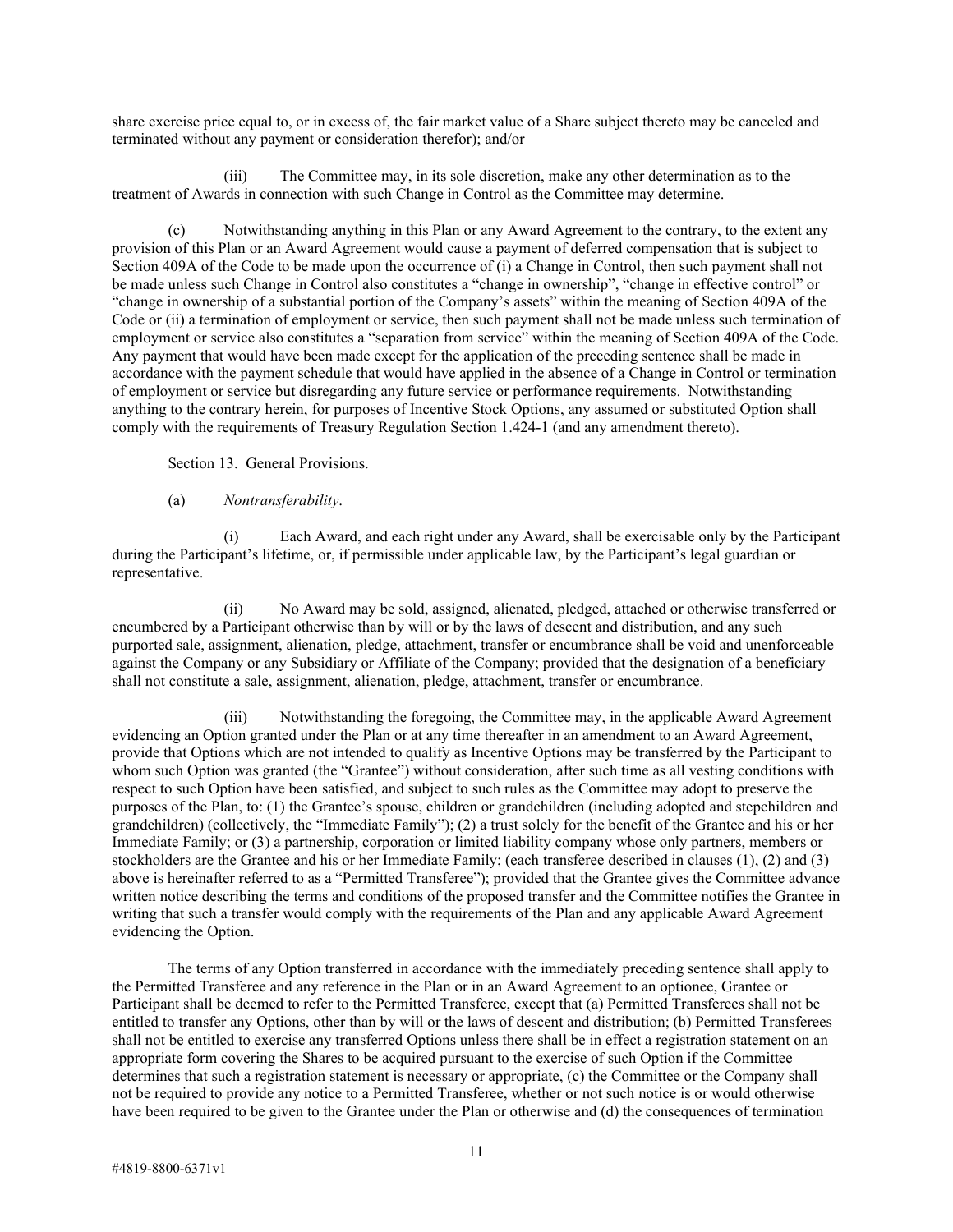of the Grantee's employment by, or services to, the Company under the terms of the Plan and the applicable Award Agreement shall continue to be applied with respect to the Grantee, following which the Options shall be exercisable by the Permitted Transferee only to the extent, and for the periods, specified in the Plan and the applicable Award Agreement.

(iv) Notwithstanding anything to the contrary herein, only gratuitous transfers of Awards shall be permitted. In no event may any Award granted under this Plan be transferred for value.

(b) *Dividend Equivalents*. No dividends or dividend equivalents shall be paid on any Award prior to vesting. In the sole discretion of the Committee, an Award (other than Options or Stock Appreciation Rights), whether made as an Other Stock-Based Award described in Section 10 or as an Award granted pursuant to Sections 6 through 9 hereof, may provide the Participant with dividends or dividend equivalents, payable in cash, Shares, other securities or other property on a deferred basis; provided*,* that such dividends or dividend equivalents shall be subject to the same vesting conditions as the Award to which such dividends or dividend equivalents relate. Except as otherwise determined by the Committee, no interest will accrue or be paid on the amount of any cash dividends withheld.

(c) *No Rights to Awards*. No Participant or other Person shall have any claim to be granted any Award, and there is no obligation for uniformity of treatment of Participants, or holders or beneficiaries of Awards. The terms and conditions of Awards and the Committee's determinations and interpretations with respect thereto need not be the same with respect to each Participant (whether or not such Participants are similarly situated).

(d) *Share Certificates*. Shares or other securities of the Company or any Subsidiary of the Company delivered under the Plan pursuant to any Award or the exercise thereof shall be subject to such stop transfer orders and other restrictions as the Committee may deem advisable under the Plan or the rules, regulations, and other requirements of the SEC, any stock exchange upon which such Shares or other securities are then listed, and any applicable Federal or state laws, and the Committee may cause a legend or legends to be put on any such certificates to make appropriate reference to such restrictions.

(e) *Withholding*. (i) A Participant may be required to pay to the Company or any Subsidiary or Affiliate of the Company, and the Company or any Subsidiary or Affiliate of the Company shall have the right and is hereby authorized to withhold from any Award, from any payment due or transfer made under any Award or under the Plan, or from any compensation or other amount owing to a Participant the amount (in cash, Shares, other securities, other Awards or other property) of any applicable withholding taxes in respect of an Award, its exercise, or any payment or transfer under an Award or under the Plan, and to take such other action as may be necessary in the opinion of the Company to satisfy all obligations for the payment of such taxes.

(ii) Without limiting the generality of clause (i) above, subject to the Company's consent, a Participant may satisfy, in whole or in part, the foregoing withholding liability by delivery of Shares owned by the Participant (which are not subject to any pledge or other security interest and which have been owned by the Participant for at least six months) with a Fair Market Value equal to such withholding liability or by having the Company withhold from the number of Shares otherwise deliverable to the Participant with respect to an Award a number of Shares with a Fair Market Value equal to such withholding liability as determined by the Company, or by such other methods as may be approved by the Committee, including, but not limited to, through a "broker-assisted" cashless exercise.

(iii) Notwithstanding any provision of this Plan to the contrary, in connection with the transfer of an Option to a Permitted Transferee pursuant to Section 13(a), the Grantee shall remain liable for any withholding taxes required to be withheld upon the exercise of such Option by the Permitted Transferee.

(f) *Detrimental Activity and Recapture*. Awards hereunder shall be subject to cancellation or forfeiture of an Award or the forfeiture and repayment to the Company of any gain related to an Award, or other provisions intended to have a similar effect, upon such terms and conditions as may be determined by the Committee from time to time, if a Participant during employment or other service with the Company or a subsidiary, shall engage in activity detrimental to the Company, whether discovered before or after the employment or service period. In addition, notwithstanding anything in this Plan to the contrary, any Award Agreement may also provide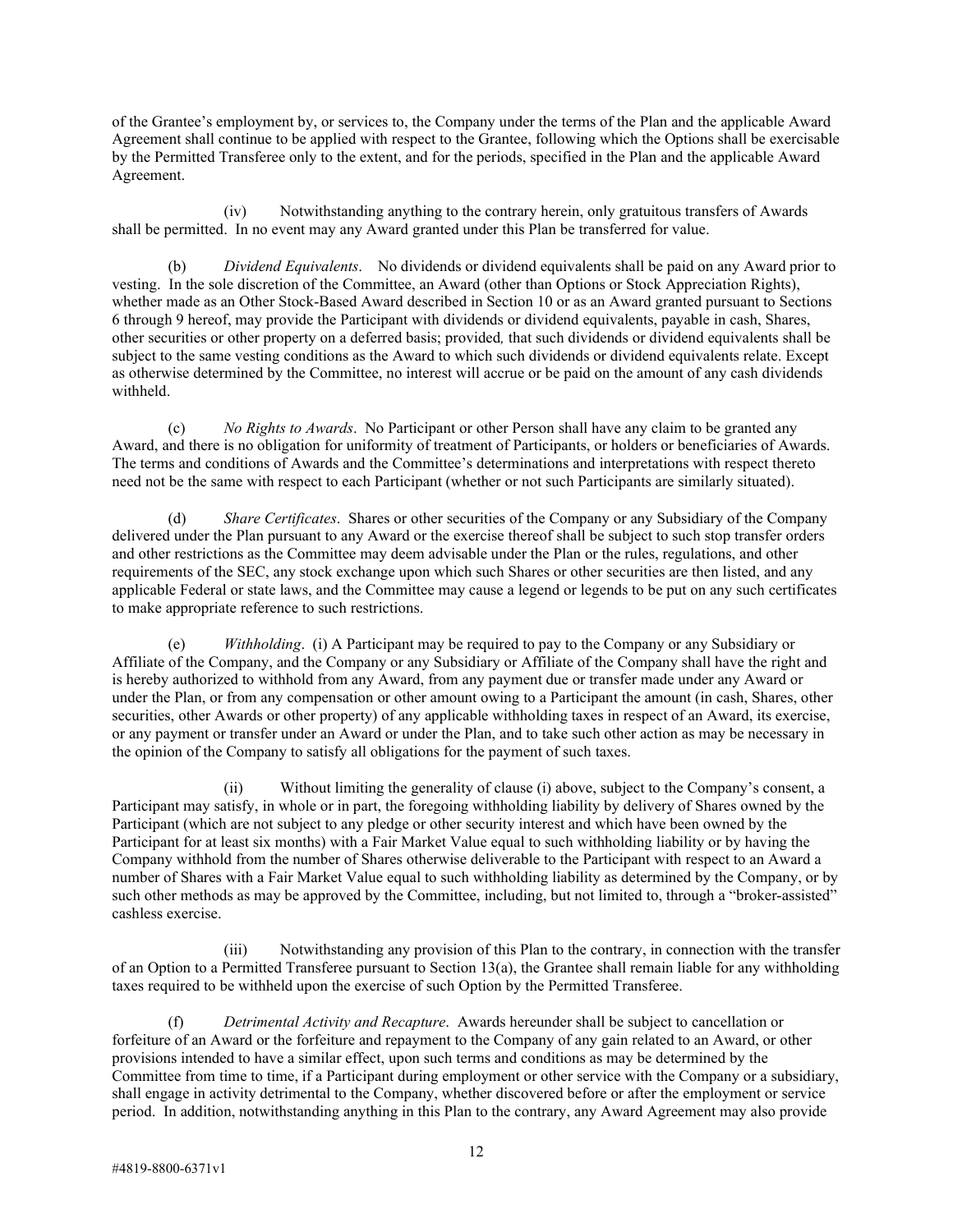for the cancellation or forfeiture of an Award or the forfeiture and repayment to the Company of any gain related to an Award, or other provision intended to have a similar effect, upon such terms and conditions as may be required by the Committee under Section 10D of the Exchange Act and any applicable rules or regulations promulgated by the SEC or any national securities exchange or national securities association on which the Shares may be traded, or pursuant to any policy implemented or adopted by the Company.

(g) *Award Agreements*. Each Award hereunder that is not immediately vested and delivered as of its date of grant shall be evidenced by an Award Agreement which shall be delivered to the Participant and shall specify the terms and conditions of the Award and any rules applicable thereto, including but not limited to, the effect on such Award of the death, disability or termination of employment or service of a Participant and the effect, if any, of such other events as may be determined by the Committee.

(h) *No Limit on Other Compensation Arrangements*. Nothing contained in the Plan shall prevent the Company or any Subsidiary or Affiliate of the Company from adopting or continuing in effect other compensation arrangements, which may, but need not, provide for the grant of options, restricted stock, Shares and other types of Awards provided for hereunder (subject to stockholder approval if such approval is required), and such arrangements may be either generally applicable or applicable only in specific cases.

(i) *No Right to Employment*. The grant of an Award shall not be construed as giving a Participant the right to be retained in the employ of, or in any consulting relationship to, or as a director on the Board or board of directors, as applicable, of, the Company or any Subsidiary or Affiliate of the Company. Further, the Company or a Subsidiary or Affiliate of the Company may at any time dismiss a Participant from employment or discontinue any consulting relationship, free from any liability or any claim under the Plan, unless otherwise expressly provided in the Plan, any Award Agreement or any applicable employment contract or agreement.

(j) *No Rights as Stockholder*. Subject to the provisions of the applicable Award, no Participant or holder or beneficiary of any Award shall have any rights as a stockholder with respect to any Shares to be distributed under the Plan until he or she has become the holder of such Shares. Notwithstanding the foregoing, in connection with each grant of Restricted Stock hereunder, the applicable Award shall specify if and to what extent the Participant shall be entitled to the rights of a stockholder in respect of such Restricted Stock.

(k) *Governing Law*. Unless otherwise provided for in an applicable Award Agreement, the validity, construction, and effect of the Plan and any rules and regulations relating to the Plan and any Award Agreement shall be determined in accordance with the laws of the State of Delaware, applied without giving effect to its conflict of laws principles.

(l) *Severability*. If any provision of the Plan or any Award is or becomes or is deemed to be invalid, illegal, or unenforceable in any jurisdiction or as to any Person or Award, or would disqualify the Plan or any Award under any law deemed applicable by the Committee, such provision shall be construed or deemed amended to conform to the applicable laws, or if it cannot be construed or deemed amended without, in the determination of the Committee, materially altering the intent of the Plan or the Award, such provision shall be stricken as to such jurisdiction, Person or Award and the remainder of the Plan and any such Award shall remain in full force and effect.

(m) *Other Laws*. The Committee may refuse to issue or transfer any Shares or other consideration under an Award if, acting in its sole discretion, it determines that the issuance or transfer of such Shares or such other consideration might violate any applicable law or regulation or result in any liability under Section 16(b) of the Exchange Act, and any payment tendered to the Company by a Participant, other holder or beneficiary in connection with the exercise of such Award shall be promptly refunded to the relevant Participant, holder or beneficiary. Without limiting the generality of the foregoing, no Award granted hereunder shall be construed as an offer to sell securities of the Company, and no such offer shall be outstanding, unless and until the Committee in its sole discretion has determined that any such offer, if made, would be in compliance with all applicable requirements of the U.S. federal securities laws.

(n) *Foreign Employees***.** In order to facilitate the making of any Award or combination of Awards under this Plan, the Committee may provide for such special terms for awards to Participants who are foreign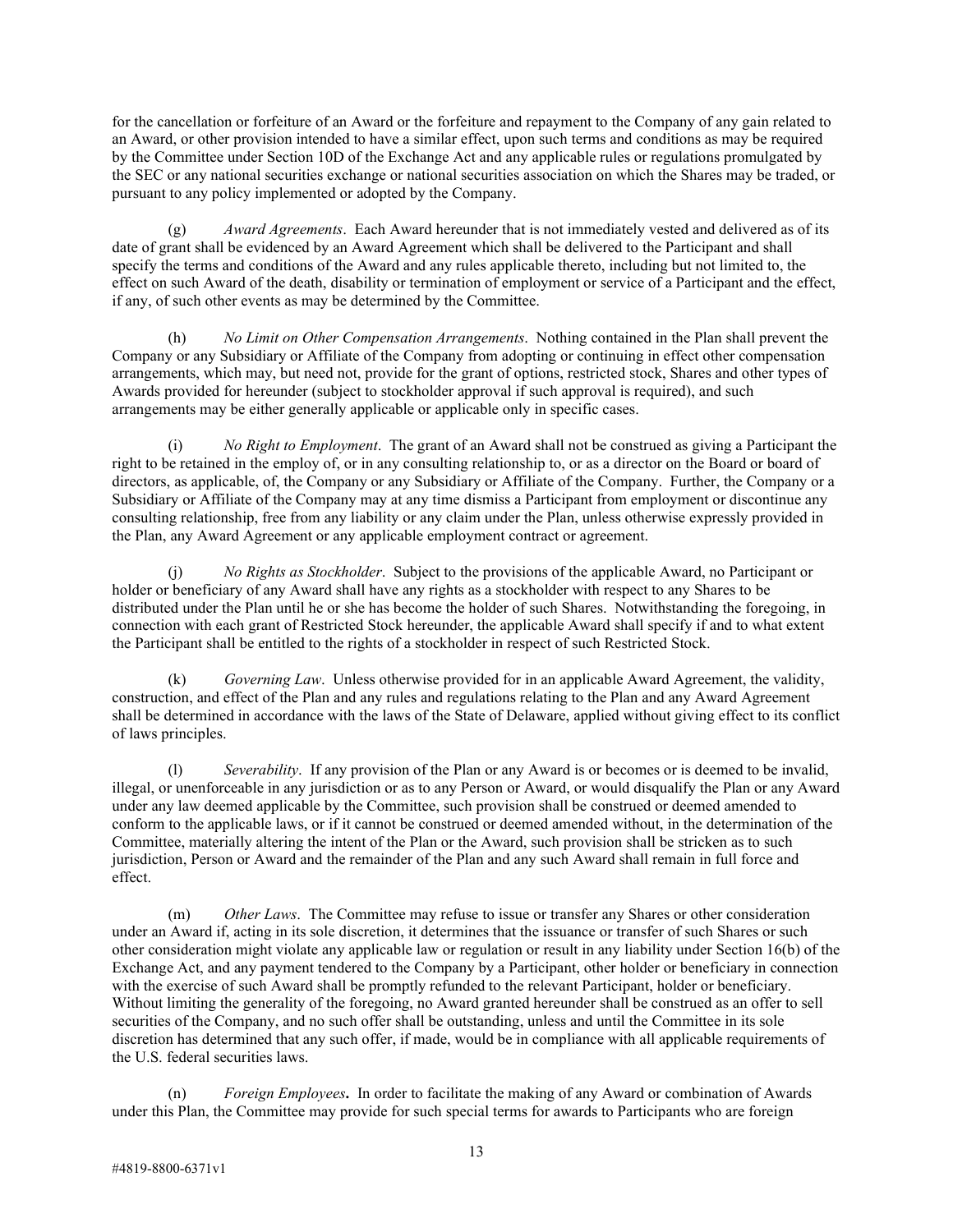nationals or who are employed by the Company or any Subsidiary or Affiliate of the Company outside of the United States of America as the Committee may consider necessary or appropriate to accommodate differences in local law, tax policy or custom. Moreover, the Committee may approve such supplements to or amendments, restatements or alternative versions of this Plan (including, without limitation, sub-plans) as it may consider necessary or appropriate for such purposes, without thereby affecting the terms of this Plan as in effect for any other purpose, and the Secretary or other appropriate officer of the Company may certify any such document as having been approved and adopted in the same manner as this Plan. No such special terms, supplements, amendments or restatements, however, shall include any provisions that are inconsistent with the terms of this Plan as then in effect unless this Plan could have been amended to eliminate such inconsistency without further approval by the stockholders of the Company.

(o) *No Trust or Fund Created*. Neither the Plan nor any Award shall create or be construed to create a trust or separate fund of any kind or a fiduciary relationship between the Company or any Subsidiary or Affiliate of the Company and a Participant or any other Person. To the extent that any Person acquires a right to receive payments from the Company or any Subsidiary or Affiliate of the Company pursuant to an Award, such right shall be no greater than the right of any unsecured general creditor of the Company or any Subsidiary or Affiliate of the Company.

(p) *No Fractional Shares*. No fractional Shares shall be issued or delivered pursuant to the Plan or any Award, and the Committee shall determine whether cash, other securities, or other property shall be paid or transferred in lieu of any fractional Shares or whether such fractional Shares or any rights thereto shall be cancelled, terminated, or otherwise eliminated.

(q) *Deferrals*. In the event the Committee permits a Participant to defer any Award payable in the form of cash, all such elective deferrals shall be accomplished by the delivery of a written, irrevocable election by the Participant on a form provided by the Company. All deferrals shall be made in accordance with administrative guidelines established by the Committee to ensure that such deferrals comply with all applicable requirements of Section 409A of the Code.

(r) *Headings*. Headings are given to the Sections and subsections of the Plan solely as a convenience to facilitate reference. Such headings shall not be deemed in any way material or relevant to the construction or interpretation of the Plan or any provision thereof.

Section 14. Compliance with Section 409A of the Code.

(a) To the extent applicable, it is intended that this Plan and any grants made hereunder comply with, or be exempt from, the provisions of Section 409A of the Code, so that the income inclusion provisions of Section  $409A(a)(1)$  of the Code do not apply to the Participants. This Plan and any grants made hereunder shall be administered in a manner consistent with this intent. Any reference in this Plan to Section 409A of the Code will also include any regulations or any other formal guidance promulgated with respect to such Section by the U.S. Department of Treasury or the Internal Revenue Service. In any case, a Participant shall be solely responsible and liable for the satisfaction of all taxes and penalties that may be imposed on a Participant or for a Participant's account in connection with this Plan and grants hereunder (including any taxes and penalties under Section 409A of the Code), and neither the Company nor any of its Subsidiaries shall have any obligation to indemnify or otherwise hold a Participant harmless from any or all of such taxes or penalties.

(b) Neither a Participant nor any of a Participant's creditors or beneficiaries shall have the right to subject any deferred compensation (within the meaning of Section 409A of Code) payable under this Plan and grants hereunder to any anticipation, alienation, sale, transfer, assignment, pledge, encumbrance, attachment or garnishment. Except as permitted under Section 409A of the Code, any deferred compensation (within the meaning of Section 409A of the Code) payable to a Participant or for a Participant's benefit under this Plan and grants hereunder may not be reduced by, or offset against, any amount owing by a Participant to the Company or any of its Subsidiaries.

(c) Notwithstanding anything to the contrary in the Plan or any award agreement, to the extent that the Plan and/or Awards granted hereunder are subject to Section 409A of the Code, the Committee may, in its sole